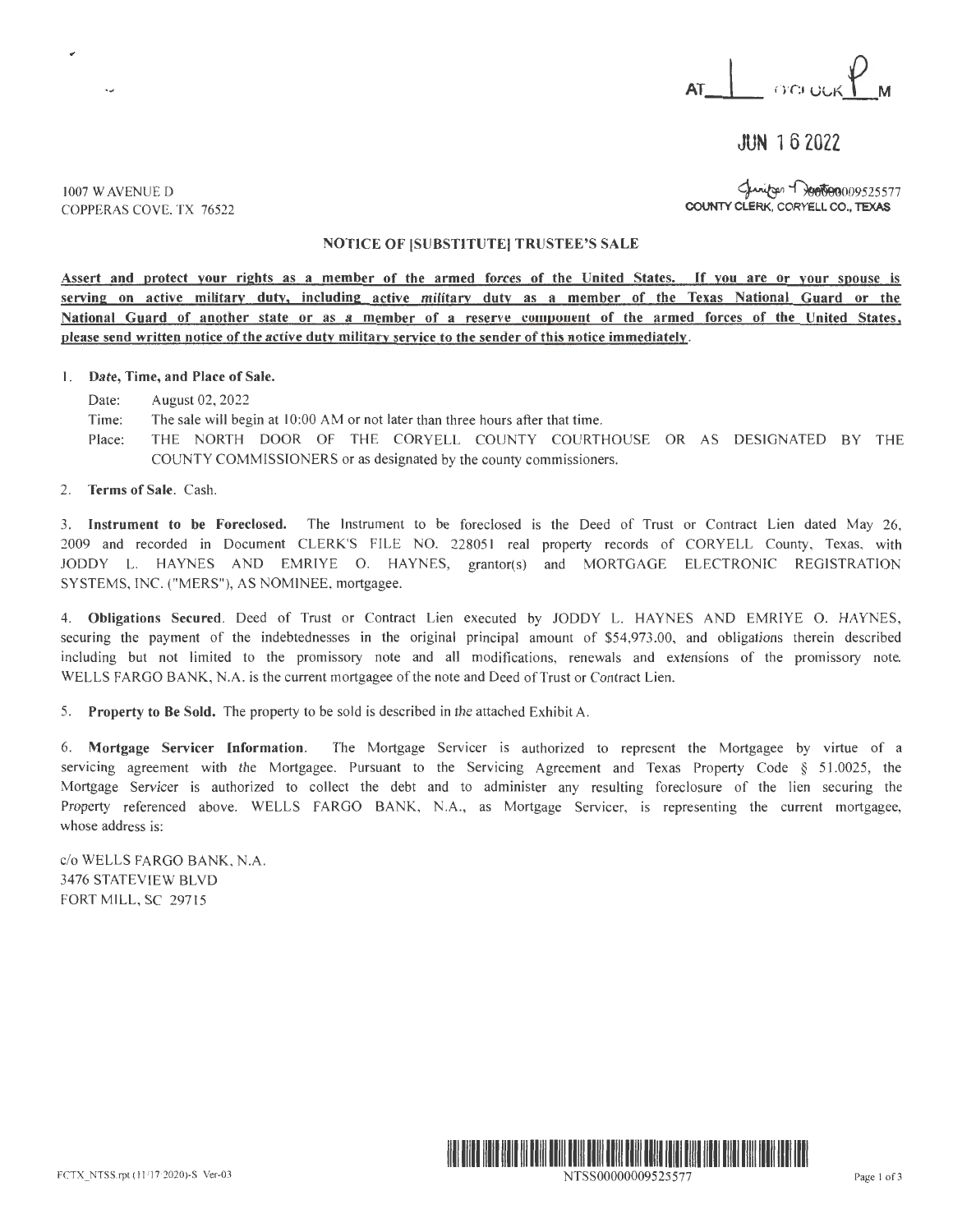**THIS INSTRUMENT APPOINTS THE SUBSTITUTE TRUSTEE(S) IDENTIFIED TO SELL THE PROPERTY DESCRIBED IN THE SECURITY INSTRUMENT IDENTIFIED IN THIS NOTICE OF SALE THE PERSON SIGNING THIS NOTICE IS THE ATTORNEY OR AUTHORIZED AGENT OF THE MORTGAGEE OR MORTGAGE SERVICER.** 

The undersigned as attorney for the mortgagee or mortgage servicer does herby remove the original trustee and all successor substitute trustees and appoints in their steed KRISTOPHER HOLUB, AARTI PATEL, AMY ORTIZ, DYLAN RUIZ, VIOLET NUNEZ, BEATRIZ SANCHEZ, EDWARD LUBY, NANCY PARKER, ROBERTA AVERY-HAMILTON, CARY CORENBLUM, JOSHUA SANDERS, ALEENA LITTON, MATTHEW HANSEN, AUCTION.COM, THOMAS GILBRAITH, C JACON SPENCE, DONNA STOCKMAN, BRENDA WIGGS, DAVID STOCKMAN, GUY WIGGS, MICHELLE SCHWARTZ, KATHY ARRINGTON, JANET PINDER OR CECIL KESTER whose address is c/o BARRETT DAFFIN FRAPPIER TURNER & ENGEL, LLP, 4004 Belt Line Road, Suite 100, Addison, Texas 75001-4320 as Substitute Trustee, who shall hereafter exercise all powers and duties set aside to the said original trustee under the said Deed of Trust; and, further does hereby request, authorize, and instruct said Substitute Trustee to conduct and direct the execution of remedies set aside to the beneficiary therein.

**~iil!a·::..---·---**

Ryan Bourgeois

## **Certificate of Posting**

My name is and my address is  $c/o$  4004 Belt Line Road, Suite 100, Addison, Texas 75001-4320. I declare under penalty of perjury that on I filed at the office of the CORYELL County Clerk and caused to be posted at the CORYELL County courthouse this notice of sale.

Declarants Name:  $\frac{1}{2}$  Name:  $\frac{1}{2}$  Name:  $\frac{1}{2}$  Name:  $\frac{1}{2}$  Name:  $\frac{1}{2}$  Name:  $\frac{1}{2}$  Name:  $\frac{1}{2}$  Name:  $\frac{1}{2}$  Name:  $\frac{1}{2}$  Name:  $\frac{1}{2}$  Name:  $\frac{1}{2}$  Name:  $\frac{1}{2}$  Name:  $\frac{1}{2}$  Nam

 $Date:$